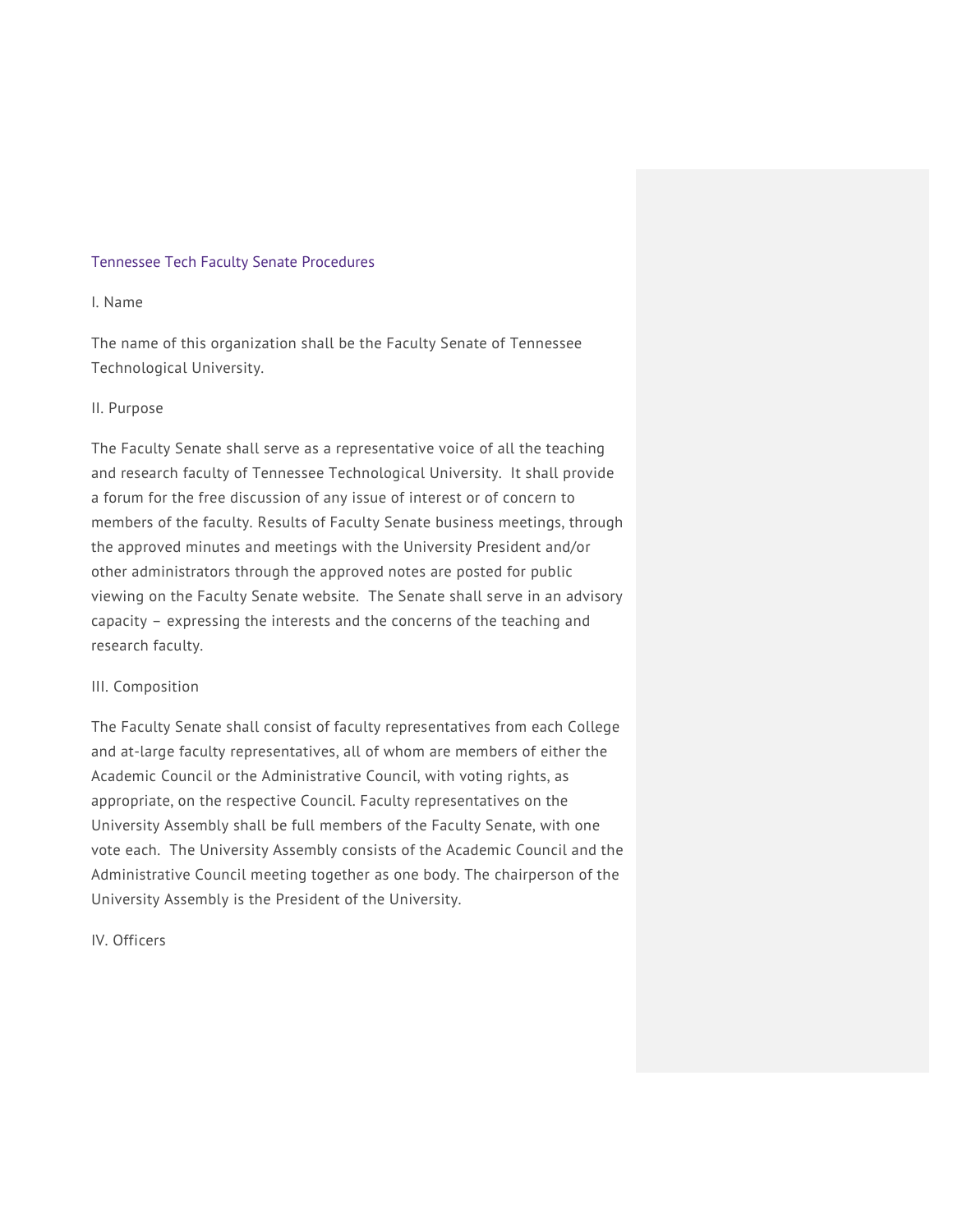A. The Faculty Senate shall have as its leadership team a president-elect, president, past president, and secretary.

B. The Faculty Senate shall elect a secretary to perform duties as outlined in the approved job description. The secretary may be re-elected.

C. The president-elect, president, and past president shall serve a term of one year in each of the assigned roles, performing duties as outlined in the approved job description. In case the term of any member of the leadership team expires while in a leadership role, the individual shall remain a member of the Faculty Senate at least until the leadership duties are fulfilled. In case the past president cannot fulfill the duties of the past president, the most recently former past president shall be appointed. In case the president cannot fulfill the duties of president, the president-elect shall move into the role of president and a president-elect shall be chosen by vote of the Faculty Senate at the next business meeting. In case the president-elect cannot fulfill the duties of the president-elect, a president-elect shall be chosen by vote of the Faculty Senate at the next business meeting.

D. The Faculty Senate shall select a faculty member to a two-year term on the Tennessee Tech Board of Trustees, who shall take office on July 1 of the year in which selected.

E. The president-elect, president, past president, and secretary shall take office on June 1.

# V. Meetings

A. The Faculty Senate shall conduct business meetings during the regular academic year.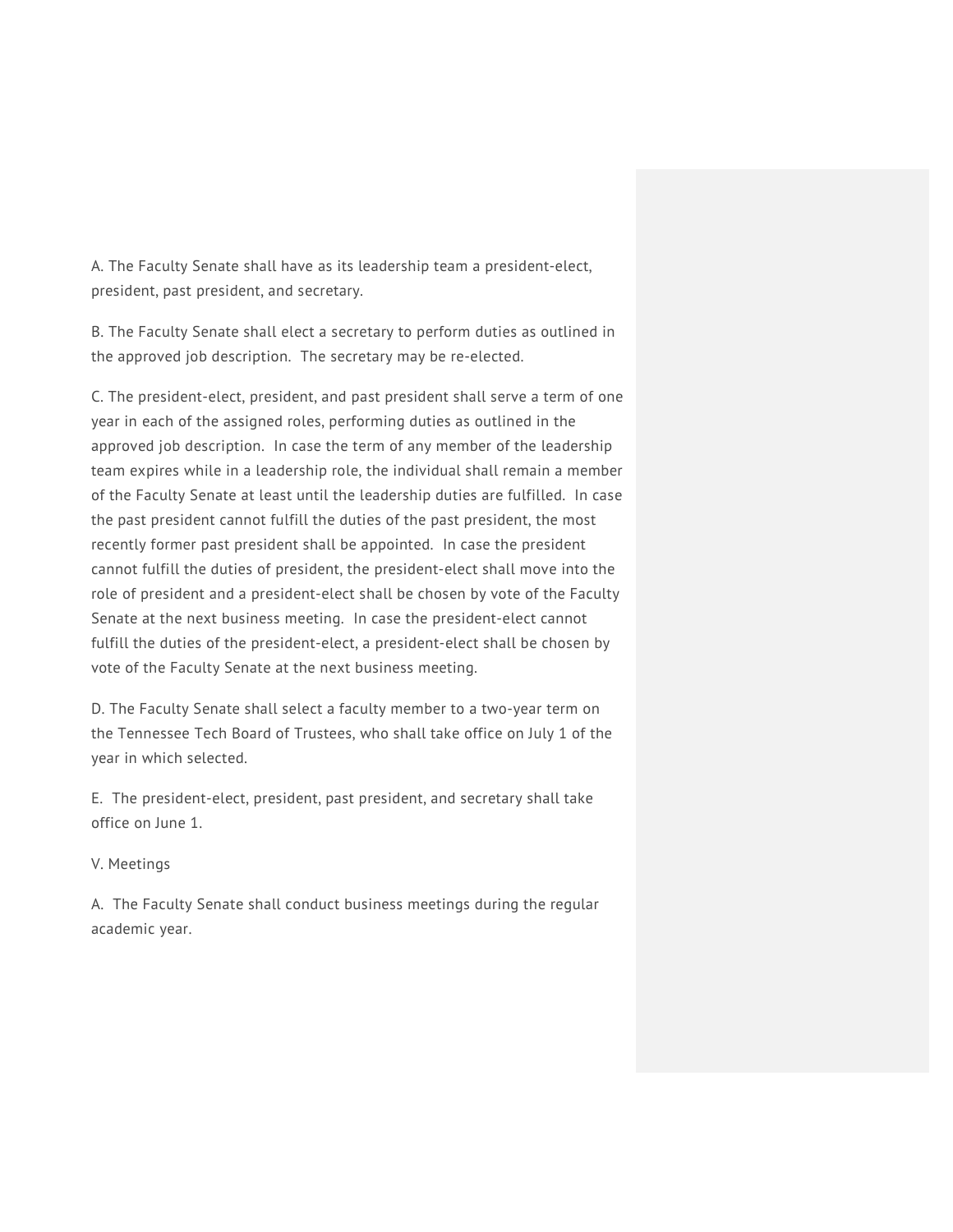Business meetings shall be open to current members of the faculty. Any other parties must request permission to attend the business meeting at least 1 business day prior to the meeting by contacting the presidentelect. Permission will be granted or denied by the Faculty Senate leadership team, through the president-elect. Persons who have not followed protocol for approval may be asked to leave the meeting.

B. Guests may only speak during the business meeting if recognized by the Faculty Senate president. Only members of Faculty Senate shall have a vote.

C. No quorum shall be necessary for discussions or hearings on matters of interest to the faculty; however, should the Faculty Senate wish to adopt a resolution purporting to represent the views of the general faculty, a favorable vote of a majority of the total membership of the Faculty Senate shall be required.

D. The members of the Faculty Senate shall also meet during the regular academic year with the president of the University. At these meetings, no quorum shall be required and no vote shall be taken.

E. Any guest(s) desiring to address the Faculty Senate must seek approval from the leadership team as outlined in section V.A.

F. The president of the Faculty Senate may call such additional meetings of the Faculty Senate as may from time to time be appropriate. The Senate shall conduct business meetings during the regular academic year. Business meetings shall be open to all interested parties and all members of the faculty are encouraged to participate, but only members of the Senate shall have a vote.

VI. Selection of Officers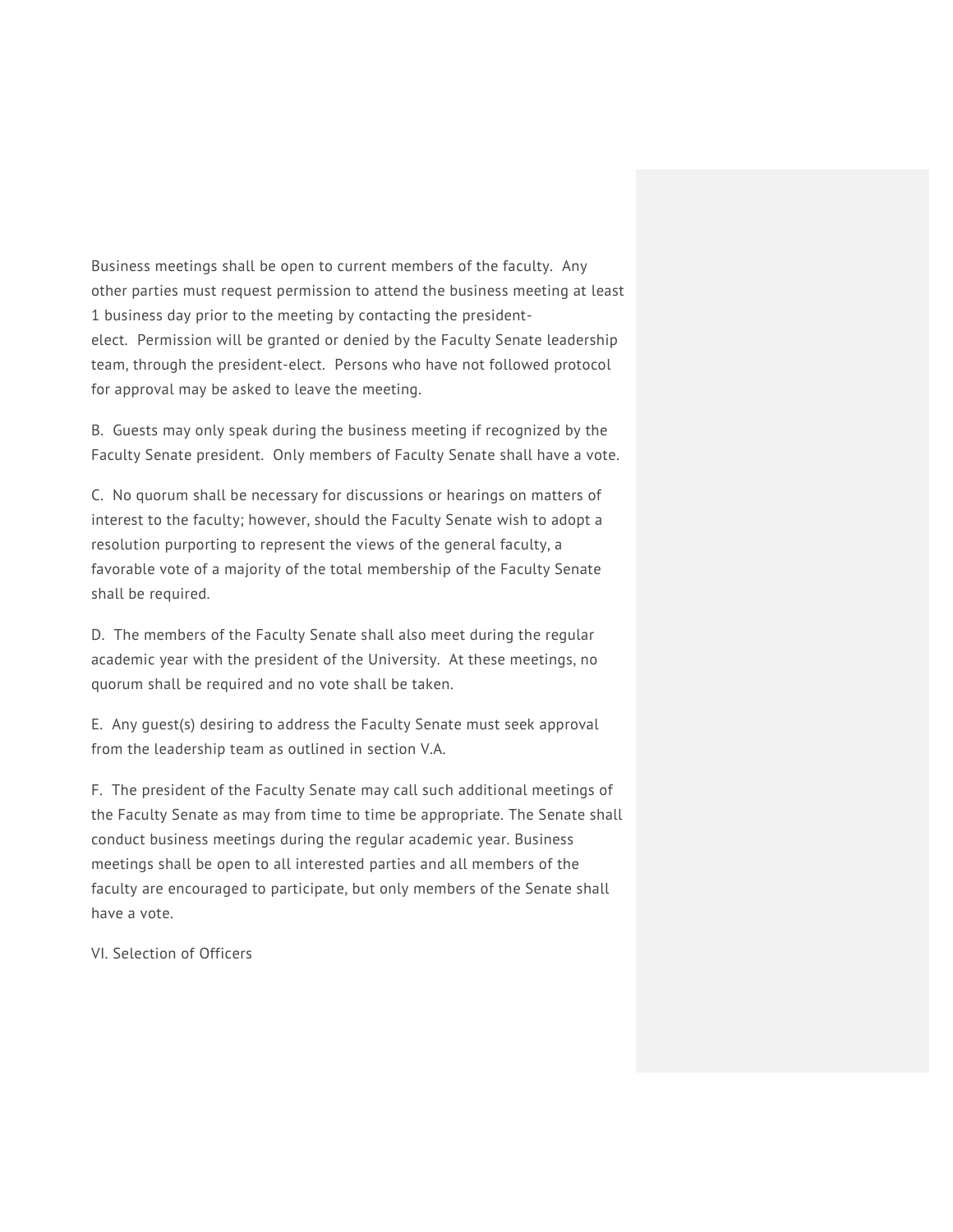A. The president of the Faculty Senate shall form a nominating committee consisting of at least three senators.

B. The nominating committee shall present the names of candidates for the offices of president-elect, and secretary to the members of the Faculty Senate prior to the last Faculty Senate business meeting in the spring semester. The election of Faculty Senate officers for the next academic year shall take place at the last Faculty Senate business meeting in the spring semester or, if needed, at a special called meeting by the current president. A quorum shall be required to transact business. Newly elected officers shall take office on June 1 of the election year.

## VII. Other Functions of the Senate

A. The Faculty Senate leadership team, through the sitting president, shall have the authority to nominate to the president of the University, in accordance with the appropriate committee procedures, faculty representatives to all standing university committees other than the Curriculum Committee and those committees whereon faculty representatives are elected by the faculty. Other committees may include, but are not limited to, the Faculty Grievance Pool, Disability Services ADA Advisory Committee and the University Safety & Environmental Committee.

B. Two Faculty Senate representatives, one of whom is the Faculty Senate President or designee, shall serve on the Budget Advisory Committee of the University. At the next business meeting of the Faculty Senate, after the Budget Advisory Committee meeting, the Faculty Senate representatives shall give a budget report to the Faculty Senate members.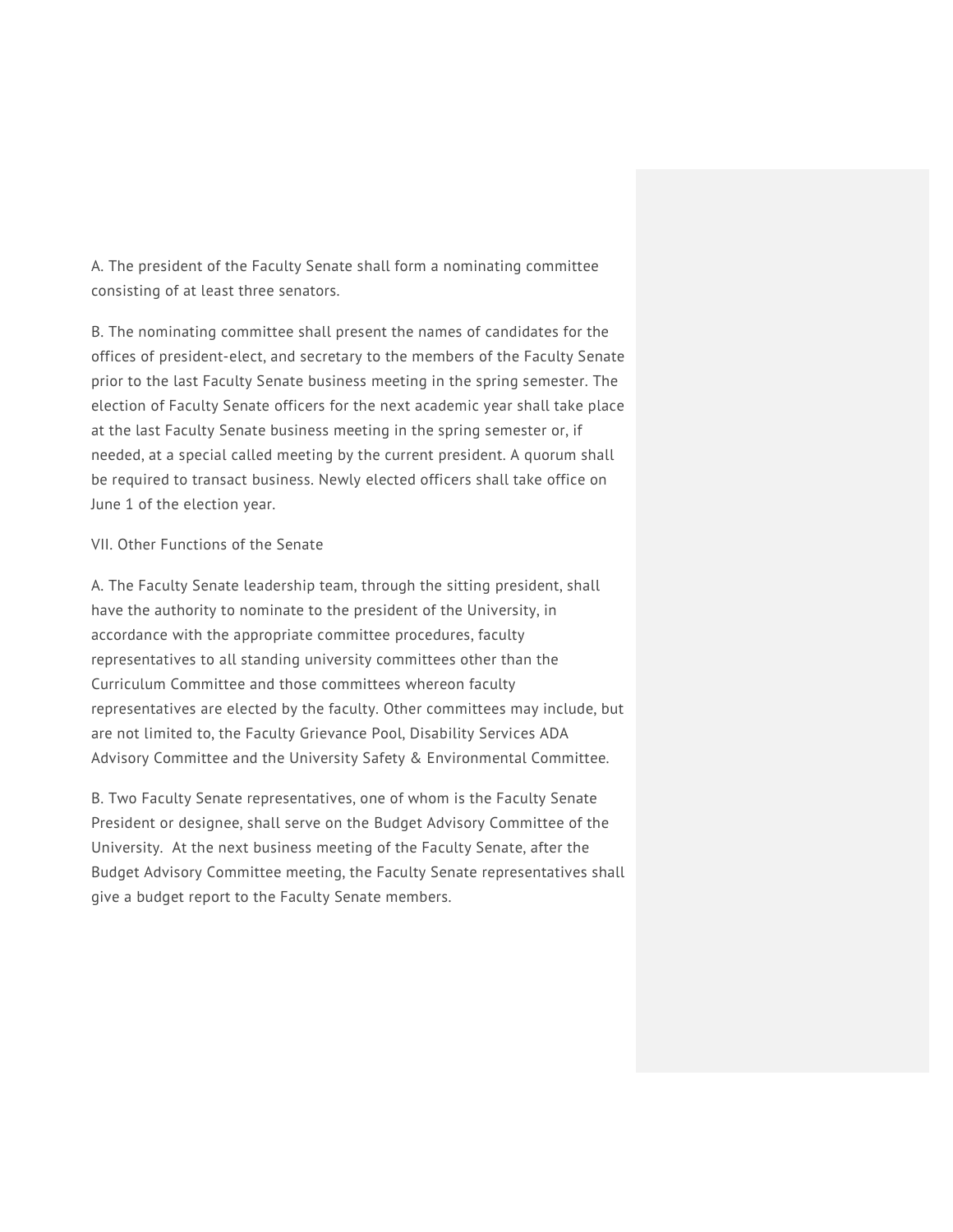C. The Faculty Senate shall have the authority to nominate to the president of the University one or more of its members to serve on standing committees of the TTU Board of Trustees.

D. Committees of the Faculty Senate and representatives of the faculty may be appointed by the president of the Faculty Senate as needed.

E. The Faculty Senate shall have a standing committee known as the Faculty Affairs Committee. This committee serves to resolve matters of concern and conflicts, as provided in the procedures of the Faculty Affairs Committee.

F. The Faculty Senate shall have a standing committee known as the Faculty Senate Cabinet. This committee serves as an advisory group to the Executive Team when urgent matters arise outside of the normally scheduled Business meetings. This committee does not negate the President's ability to call Special Meetings as necessary. The composition of the Faculty Senate Cabinet includes: the Executive Team (President, Past President, Presidentelect, and Secretary), the Chair of Academic Council, The Chair of Administrative Council, the Faculty BOT representative, and any active Past Presidents of Faculty Senate. Cabinet meetings will occur at the request of the Faculty Senate President.

G. Tennessee Tech's Faculty Senate is a member of TUFS (Tennessee University Faculty Senates). The Faculty Senate president plus one member of the leadership team shall represent Tennessee Tech at both the fall and spring TUFS meetings and report back to Faculty Senate items of interest at the next business meeting. A report of Tennessee Tech's Faculty Senate activities will be prepared by the Faculty Senate president for both the fall and spring TUFS meetings. The Faculty Senate president shall be the voting member from Tennessee Tech at the TUFS meetings unless a designee is assigned and reported to the TUFS secretary before the TUFS meeting.

**Deleted:** F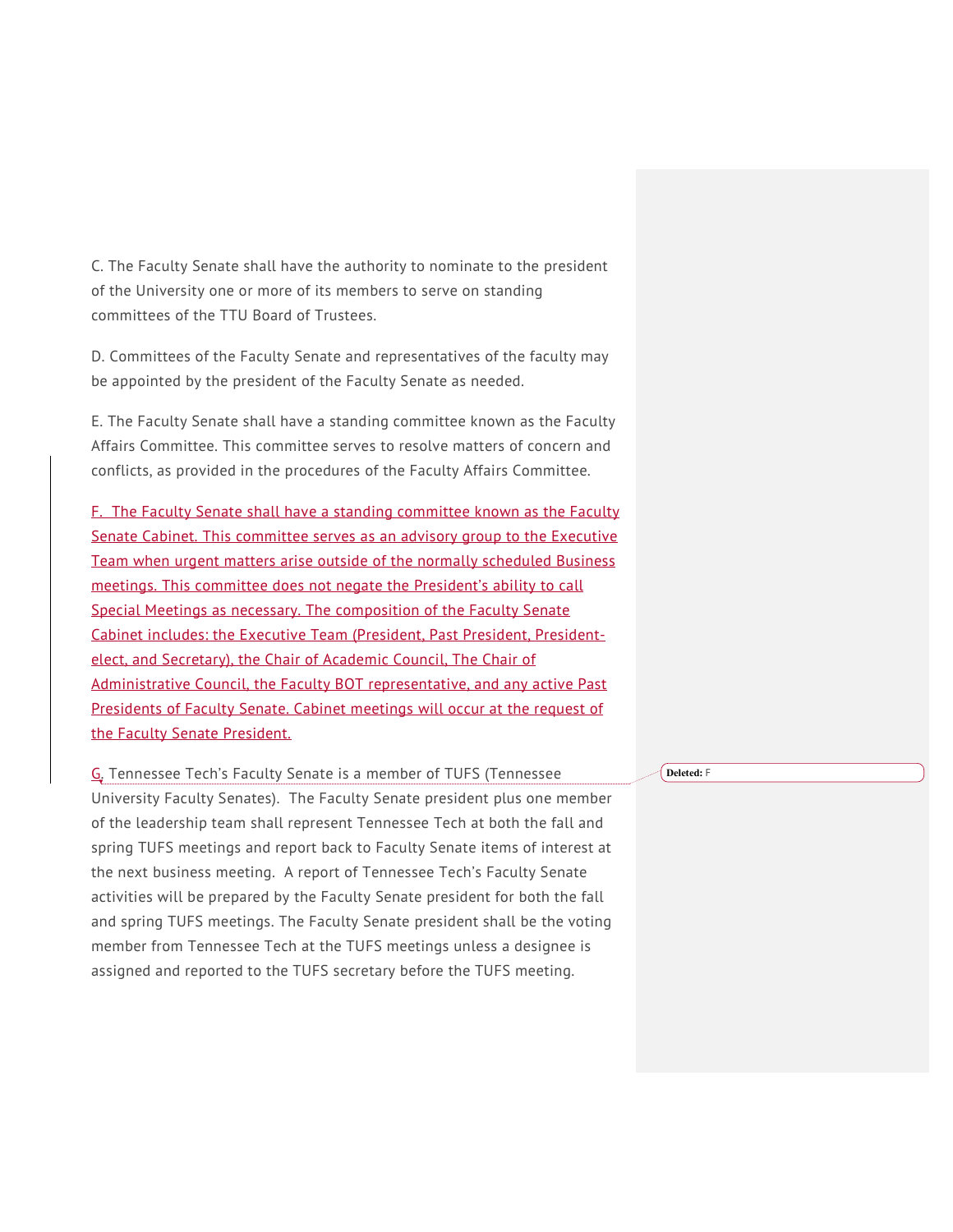#### VIII. Rules of Order

The rules contained in the current edition of Robert's Rules of Order shall apply to business meetings, except where such rules are inconsistent with this document. Order will be enforced by the president-elect, who also serves as the parliamentarian. In case the president-elect is not present at a business meeting, the past president will serve as the parliamentarian.

## IX. Review

These procedures will be reviewed by a committee appointed by the Faculty Senate President every two years, or whenever circumstances require review, whichever is earlier. A report to the Faculty Senate with recommendations for revision will be presented to the Faculty Senate for vote. Upon Faculty Senate approval, the Faculty Senate president will recommend revisions to the University Assembly.

## X. Amendments

This document may be amended at any business meeting of the Faculty Senate by a two-thirds vote of the total membership, provided that the proposed amendment has been previously submitted in writing to each member. Amendments to this document are subject to final approval by the University Assembly.

[Approved by the University Assembly Spring, 1982] [Amended by the University Assembly Fall, 1991] [Amended by the University Assembly Spring, 1994] [Amended by the University Assembly, April 16, 2008] [Approved by the Faculty Senate, April 10, 2017] [Approved by the University Assembly, April 19, 2017]